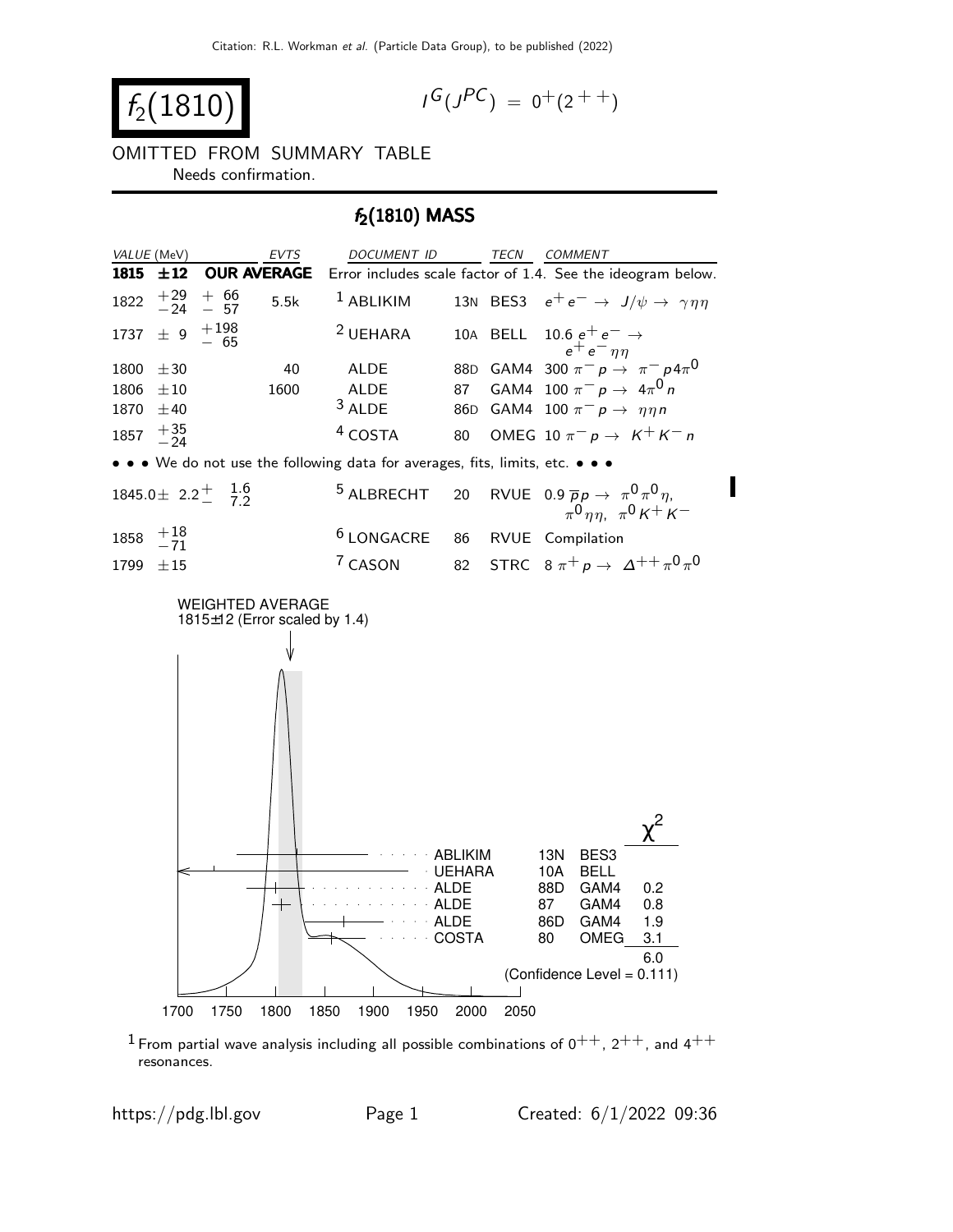- $\frac{2}{3}$ Breit-Wigner mass. Could also be the  $f_2(1910)$ .
- 3 Seen in only one solution.
- 4 Error increased by spread of two solutions. Included in LONGACRE 86 global analysis.
- $^5$ T-matrix pole, 4 poles, 4 channels, including scattering data from HYAMS 75 ( $\pi\pi$ ), LONGACRE 86 ( $K\overline{K}$ ), BINON 83 ( $\eta\eta$ ).
- $6$  From a partial-wave analysis of data using a K-matrix formalism with 5 poles. Includes compilation of several other experiments.
- $7$  From an amplitude analysis of the reaction  $\pi^+ \pi^- \to 2\pi^0$ . The resonance in the  $2\pi^0$ final state is not confirmed by PROKOSHKIN 97.
- $f_2(1810)$  mass (MeV)

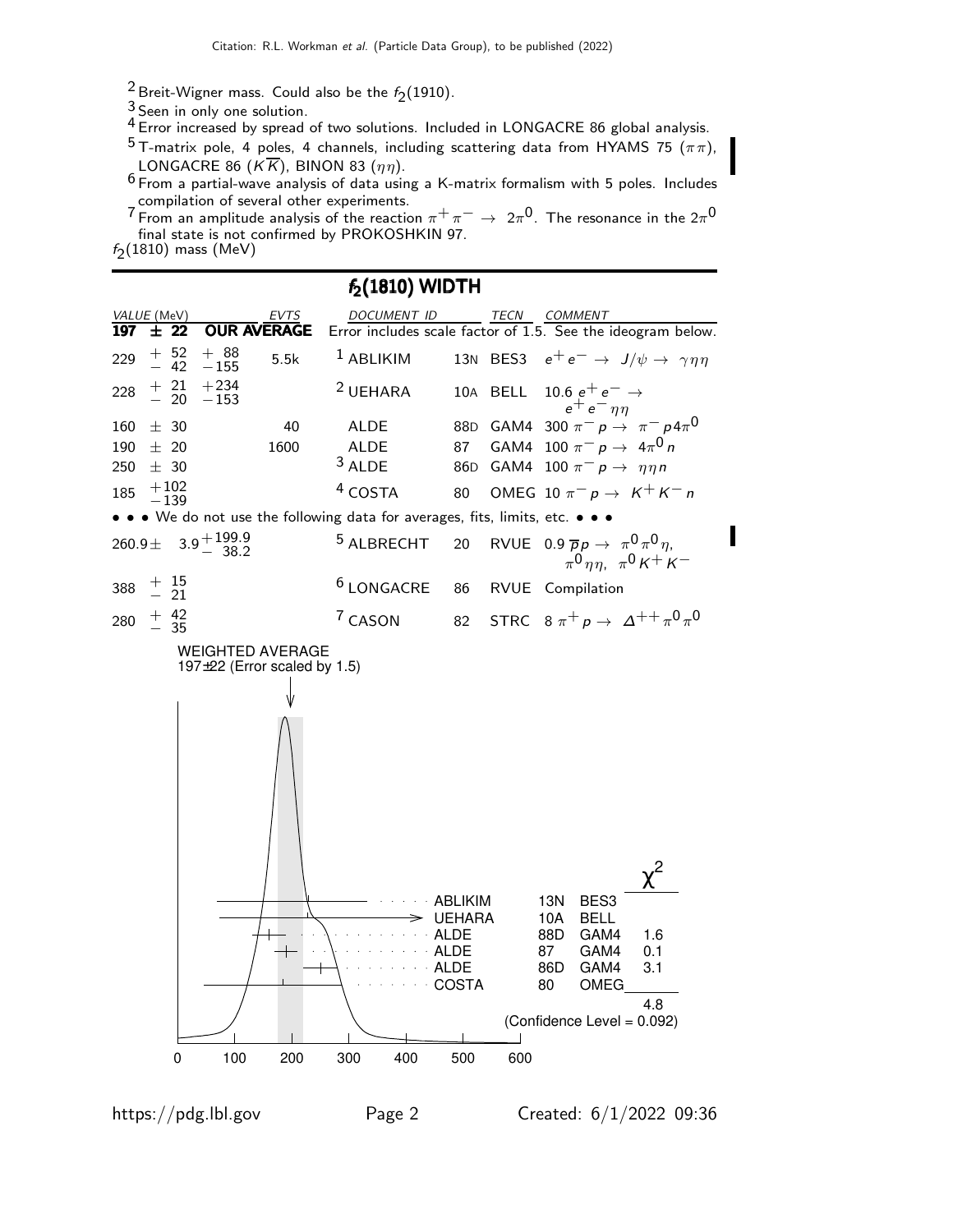- <sup>1</sup> From partial wave analysis including all possible combinations of  $0^{++}$ ,  $2^{++}$ , and  $4^{++}$ <br>resonances.
- resonances.<br><sup>2</sup> Breit-Wigner width. Could also be the  $f_2(1910)$ .
- 3 Seen in only one solution.

4 Error increased by spread of two solutions. Included in LONGACRE 86 global analysis.

<sup>5</sup> T-matrix pole, 4 poles, 4 channels, including scattering data from HYAMS 75 ( $\pi\pi$ ), LONGACRE 86 ( $K\overline{K}$ ), BINON 83 ( $\eta\eta$ ).

 $^6$  From a partial-wave analysis of data using a K-matrix formalism with 5 poles. Includes compilation of several other experiments.

 $7$  From an amplitude analysis of the reaction  $\pi^+\pi^-\to 2\pi^0$ . The resonance in the  $2\pi^0$ final state is not confirmed by PROKOSHKIN 97.

 $f_2(1810)$  width (MeV)

### $f_2(1810)$  DECAY MODES

|                             | Mode                                    | Fraction $(\Gamma_i/\Gamma)$ |
|-----------------------------|-----------------------------------------|------------------------------|
| $\Gamma_1$                  | $\pi\,\pi$                              |                              |
|                             |                                         | seen                         |
|                             | $\eta \eta \over 4 \pi^0 \over K^+ K^-$ | seen                         |
| $\frac{\Gamma_2}{\Gamma_3}$ |                                         |                              |
| $\Gamma_5$                  | $\gamma\gamma$                          | seen                         |

# $f_2(1810)$  Γ(i)Γ( $\gamma\gamma$ )/Γ(total)

| $\Gamma(\eta\eta) \times \Gamma(\gamma\gamma) / \Gamma_{\text{total}}$ |                      |             |                                                   | $\Gamma_2\Gamma_5/\Gamma$ |
|------------------------------------------------------------------------|----------------------|-------------|---------------------------------------------------|---------------------------|
| <i>VALUE</i> (eV)                                                      | DOCUMENT ID          | <b>TFCN</b> | <i>COMMENT</i>                                    |                           |
| $5.2 + 0.9 + 37.3$<br>$-0.8 - 4.5$                                     | $\frac{1}{2}$ UEHARA |             | 10A BELL 10.6 $e^+e^- \rightarrow e^+e^-\eta\eta$ |                           |

 $1$  Including interference with the  $f'$ .  $\frac{2}{2}$ (1525) (parameters fixed to the values from the 2008 edition of this review, PDG 08) and  $f_2(1270)$ . May also be the  $f_0(1500)$ .

### $f<sub>2</sub>(1810)$  BRANCHING RATIOS

| $\Gamma(\pi\pi)/\Gamma_{\rm total}$                                           |                                           |      | $\Gamma_1/\Gamma$                                                            |
|-------------------------------------------------------------------------------|-------------------------------------------|------|------------------------------------------------------------------------------|
| VALUE                                                                         | DOCUMENT ID                               | TECN | <b>COMMENT</b>                                                               |
| • • • We do not use the following data for averages, fits, limits, etc. • • • |                                           |      |                                                                              |
| not seen                                                                      |                                           |      | AMSLER 02 CBAR 0.9 $\overline{p}p \to \pi^0 \eta \eta$ , $\pi^0 \pi^0 \pi^0$ |
| not seen                                                                      |                                           |      | PROKOSHKIN 97 GAM2 38 $\pi^{-} p \rightarrow \pi^0 \pi^0 n$                  |
| $0.21 + 0.02$<br>-0.03                                                        | <sup>1</sup> LONGACRE 86 RVUE Compilation |      |                                                                              |
| $0.44 \pm 0.03$                                                               |                                           |      | <sup>2</sup> CASON 82 STRC $8 \pi^+ p \rightarrow \Delta^{++} \pi^0 \pi^0$   |

 $1$  From a partial-wave analysis of data using a K-matrix formalism with 5 poles. Includes compilation of several other experiments.

2 Included in LONGACRE 86 global analysis.

| $\Gamma(\eta\eta)/\Gamma_{\rm total}$ |             |      |                                                       | $\Gamma_2/\Gamma$ |
|---------------------------------------|-------------|------|-------------------------------------------------------|-------------------|
| <i>VALUE</i>                          | DOCUMENT ID | TECN | <i>COMMENT</i>                                        |                   |
| seen                                  | ABLIKIM     |      | 13N BES3 PWA of $J/\psi \rightarrow \gamma \eta \eta$ |                   |
|                                       |             |      |                                                       |                   |